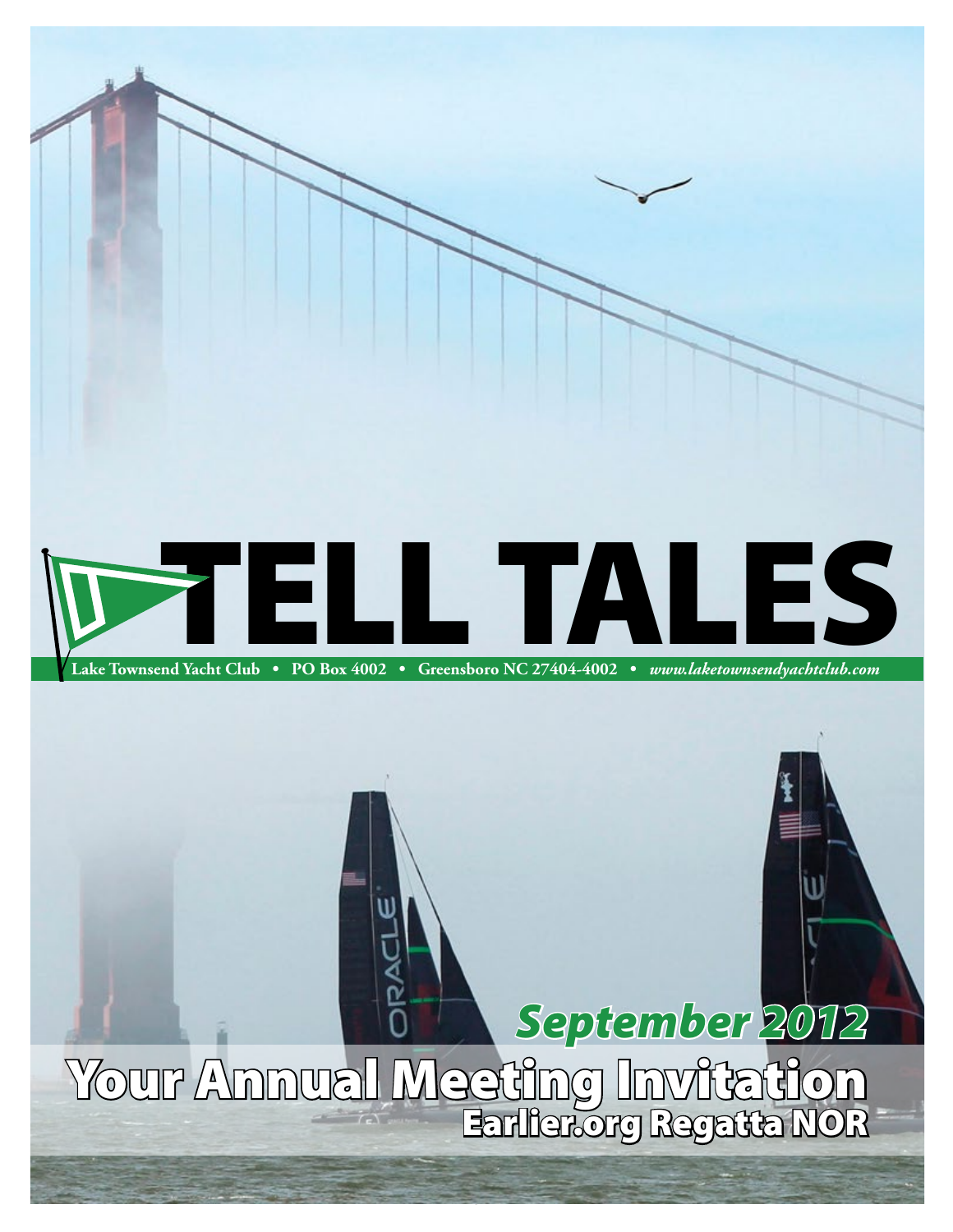## **Call People. Go Sailing**

*\*\*\*\* REACH OUT AND CALL SOMEONE \*\*\*\**

In an effort to involve more sailors in the Club's Sailing Events and Racing Programs, this "Available to Crew" list is published in each newsletter. If you have a boat and would like to participate in the Summer or Frostbite Race Series, call one of these folks for your crew. Alternatively, if you need a cruising partner on your boat or would like to team with someone on one of the city sailboats for a day sail or a race, contact someone on this list. If you are interested in crewing and would like to add your name to the list, please let Joleen know. Joleen has the best intentions of calling each new member if she doesn't hear from them to encourage them to sign up on the Crew List. (See the Help Lines box located in this newsletter).

|                      | <b>Available To Crew</b>  |                            |
|----------------------|---------------------------|----------------------------|
| Name                 | <b>Phone</b>              | E-mail                     |
| <b>Bill Byrd</b>     | 336-635-1926              |                            |
| Lacy Joyce           | 336-413-7929              | lacyjoyce@gmail.com        |
| John Kuzmier         | 336-282-0411/336-580-5766 | cjkuzmier@infolinktele.com |
| Jonathan Kreider     | 336-829-6196              | jon@robbinskreider.com     |
| Chris Maginnis       | 336-793-5313              | cmaginnis@triad.rr.com     |
| Dawn-Michelle Oliver |                           | oliverd@rockinghamcc.edu   |
| Jon Mitchell         |                           | jonm5214@hotmail.com       |
| Remik Pearson        |                           | darlene_pearson@volvo.com  |
| George Shen          | 336-451-2646              | stock_78750@yahoo.com      |
| Martin Sinozich      | 336-455-9445              | msinozich@vennpartners.com |
| Keith Smoot          | 336 996-6734              | Gwaihir23@Embargmail.com   |
| <b>Robert Riley</b>  |                           | rriley@wakehealth.edu      |
| <b>Bill Young</b>    | 336-292-3102/336-707-0295 | woyoung@triad.rr.com       |
|                      |                           |                            |

Also, check the participation scratch sheet on the web

**Have ideas, articles,photos or contributions for inclusion in the newsletter? Send them to** *newsletter@laketownsendyachtclub.com.*

#### UPCOMING EVENTS

Summer Racing Series September 8-9 11 a.m. Lake Townsend • Social menu includes Hot Dogs, Smoked Sausages, Goulash and Salad. Surprise Desserts • sign up on the scratch sheet •

| <b>Board Meeting</b>                                                                  | October 4      | 5:45 p.m.     | Greensboro College; Proctor Hall West, 226 |  |  |
|---------------------------------------------------------------------------------------|----------------|---------------|--------------------------------------------|--|--|
| Summer Race Series & Jr. Regatta October 13-14                                        |                | $11$ a.m.     | <b>Lake Townsend</b>                       |  |  |
| LTYC's first ever Charity Regatta - HOT for earlier.org                               |                | October 27-29 | <b>Lake Townsend</b>                       |  |  |
| <b>Board Meeting</b>                                                                  | November 1     | 5:45 p.m.     | Greensboro College; Proctor Hall West, 226 |  |  |
| <b>Oak Hollow YC Interclub</b>                                                        | November 10-11 | 11 a.m.       | <b>Oak Hollow Lake</b>                     |  |  |
| <b>Annual Meeting/Dinner.</b>                                                         | November 15    | $6 - 10$ p.m. | <b>Bur-Mil Club</b>                        |  |  |
| <b>Board Meeting</b>                                                                  | December 6     | 5:45 p.m.     | Greensboro College; Proctor Hall West, 226 |  |  |
| Full Calendar is posted on the website, both a one page version and a month by month. |                |               |                                            |  |  |

*ON THE COVER: August Race for Saturday was rained out (there are no Race Results this issue). Here's a nod to the 2012 America's Cup.(http://www.sfnewdevelopments.com/blog/wp-content/uploads/americascup.jpg).*

> All members are encouraged to update their CPR and First Aid training. Local courses are available from the American Red Cross: http://gso.redcross.org/get-trained/schedule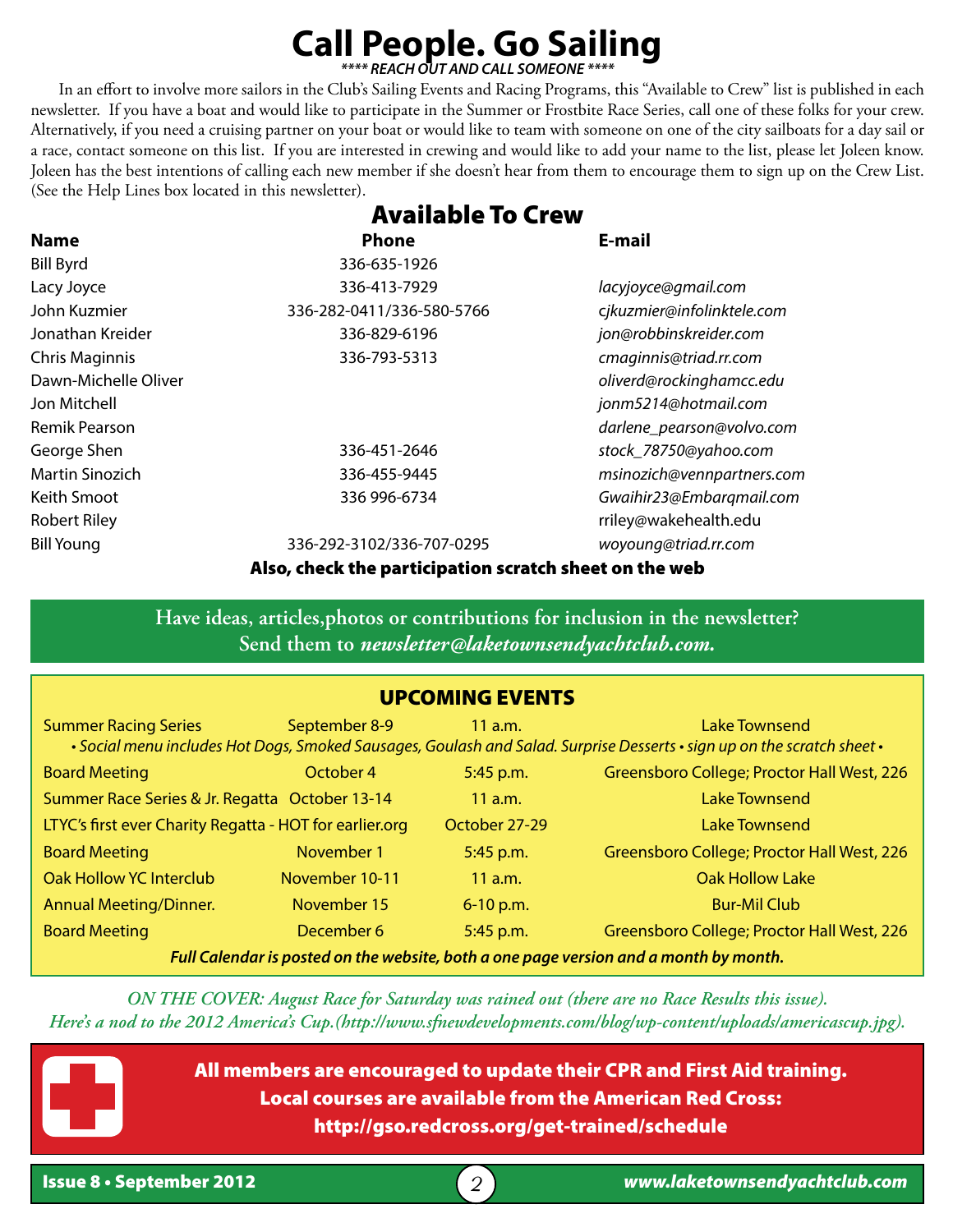## Lake Townsend Yacht Club ANNUAL MEETING & Dinner YOU ARE INVITED TO THE . . .

#### **6 p.m., November 15, 2012**

**Bur-Mil Club 5834 Bur-Mil Club Rd. Greensboro, NC 27410**

#### **Program Includes**

**Buffet Dinner Wine and Beer Cash Bar Club Business for 2013**

**\$10 per person** 

*Reserve your spot on the scratch sheet at the Club Website*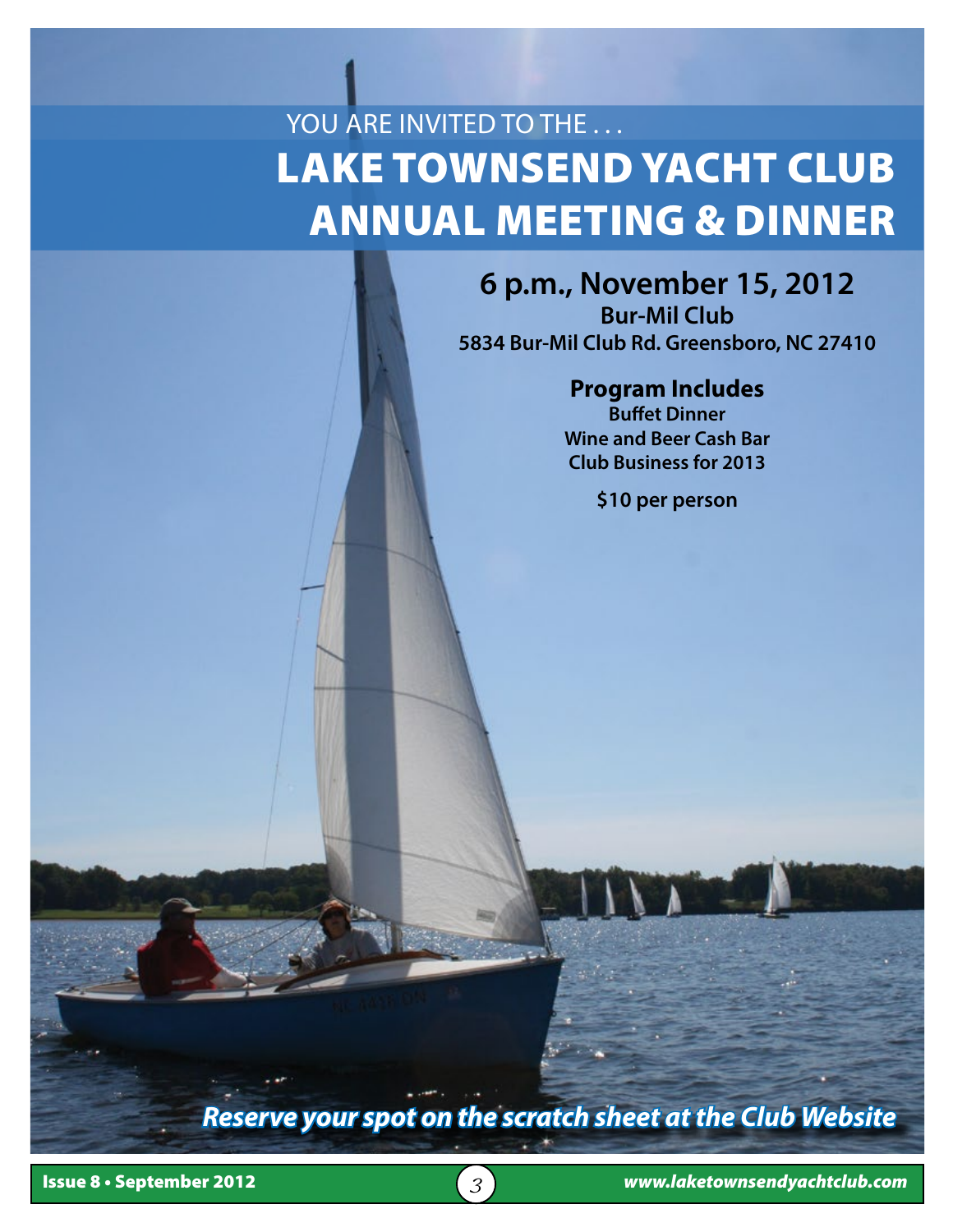## NOTICE OF RACE Halloween On the Townsend: October 27-29 . 2012 LAKE-TOWNSEND-YACHT-C **Friday, Oct. 27:** Social/Early Registration & Pumpkin Carving 6-9 p.m. **Saturday, Oct. 28:** Breakfast & Registration 9-10:15 a.m. Competitors' Meeting 10:35 a.m. First Warning Signal 12:00 Noon Raffles, Pumpkin Carving, Corn Hole Tournament, Costume Competition 5-8 p.m. Dinner at 6 p.m. **Sunday, Oct 29:** Breakfast 8:30-9:45 am First Warning Signal 10:30 a.m. Silent Auction, & Awards 3-4 p.m. **5 races are scheduled. No score will be excluded. Regatta Goal \$5000.**

All proceeds from the HOT Regatta go directly to Earlier.org, a Greensboro based charity founded in 1995 with the mission of directing funds to finding an earlier biological test for breast cancer *(for more information about Earlier.org, see the reverse)*. Every crew is encouraged to obtain sponsors for their boat; with prizes awarded for the highest amount collected and the highest number of individuals donating. All classes of sailboats with active US Sailing Portsmouth numbers are invited to compete. Boats will be scored open Portsmouth with wind-dependent modifiers. RC may divide the boats into two divisions based on Portsmouth number. Courses will be around drop marks. Racing prizes will be awarded 12 deep, along with prizes for best costume and highest fund-raiser. One race is required to constitute the Regatta. Sailing instructions will be available at registration. Preregistration through 10/22.

Check **www.laketownsendyachtclub.com** for additional details or amendments to this Notice made prior to 10/26. Changes made  $\rightarrow$ 10/26-10/27 will be posted on the regatta notice board. *Preregistered skippers will receive event favors while supplies last.* Preregister by Oct. 20. Suggested Donation: Skipper Pass \$40; Crew/Shore Pass \$20/person. Qty: \_\_\_\_\_\_\_\_\_\_\_ See reverse for details. Additional Boat Sponsorship (+1 to your count) \$

Long Sleeve T-shirts \$20 • Sizes & Qty \_\_\_\_\_\_\_\_\_\_\_\_\_\_\_\_\_\_\_\_ x \$20 = \$ \_\_\_\_\_\_\_\_\_\_\_\_

Total Donation: \$

*Make tax deductible check payable to Earlier.Org or register your donation/skipper sponsorship online* 

*at http://earlier.donordrive.com/event/HOT/. Mail preregistration information to: LTYC, PO Box 4002, Greensboro, NC 27404 or sign up on the scratch sheet at www.laketownsendyachtclub.com* 

The regatta will be governed by the rules as defined in the Racing Rules of Sailing. Competitors participate in the regatta entirely at their own risk.

Tel \_\_\_\_\_\_\_\_\_\_\_\_\_\_\_\_\_\_\_\_\_\_ Class/Sail # \_\_\_\_\_\_\_\_\_\_\_\_\_\_\_\_\_\_\_\_\_\_ Crew/E-mail \_\_\_\_\_\_\_\_\_\_\_\_\_\_\_\_\_\_\_\_\_\_\_\_\_\_\_\_\_\_\_\_\_\_\_\_\_\_\_\_\_\_\_\_\_\_

Skipper \_\_\_\_\_\_\_\_\_\_\_\_\_\_\_\_\_\_\_\_\_\_\_\_\_\_\_\_\_\_\_\_\_\_\_\_\_\_\_\_\_\_\_\_\_\_\_\_\_\_\_\_\_\_\_\_\_ E-mail \_\_\_\_\_\_\_\_\_\_\_\_\_\_\_\_\_\_\_\_\_\_\_\_\_\_\_\_\_\_\_\_\_\_\_\_\_\_\_\_\_\_\_\_

Skippers only, sign below: *I agree to be bound by the Racing Rules of Sailing and by all other rules that govern this event.*<br>Signature:

Signature: \_\_\_\_\_\_\_\_\_\_\_\_\_\_\_\_\_\_\_\_\_\_\_\_\_\_\_\_\_\_\_\_\_\_\_\_\_\_\_\_\_ Date \_\_\_\_\_\_\_\_\_\_\_\_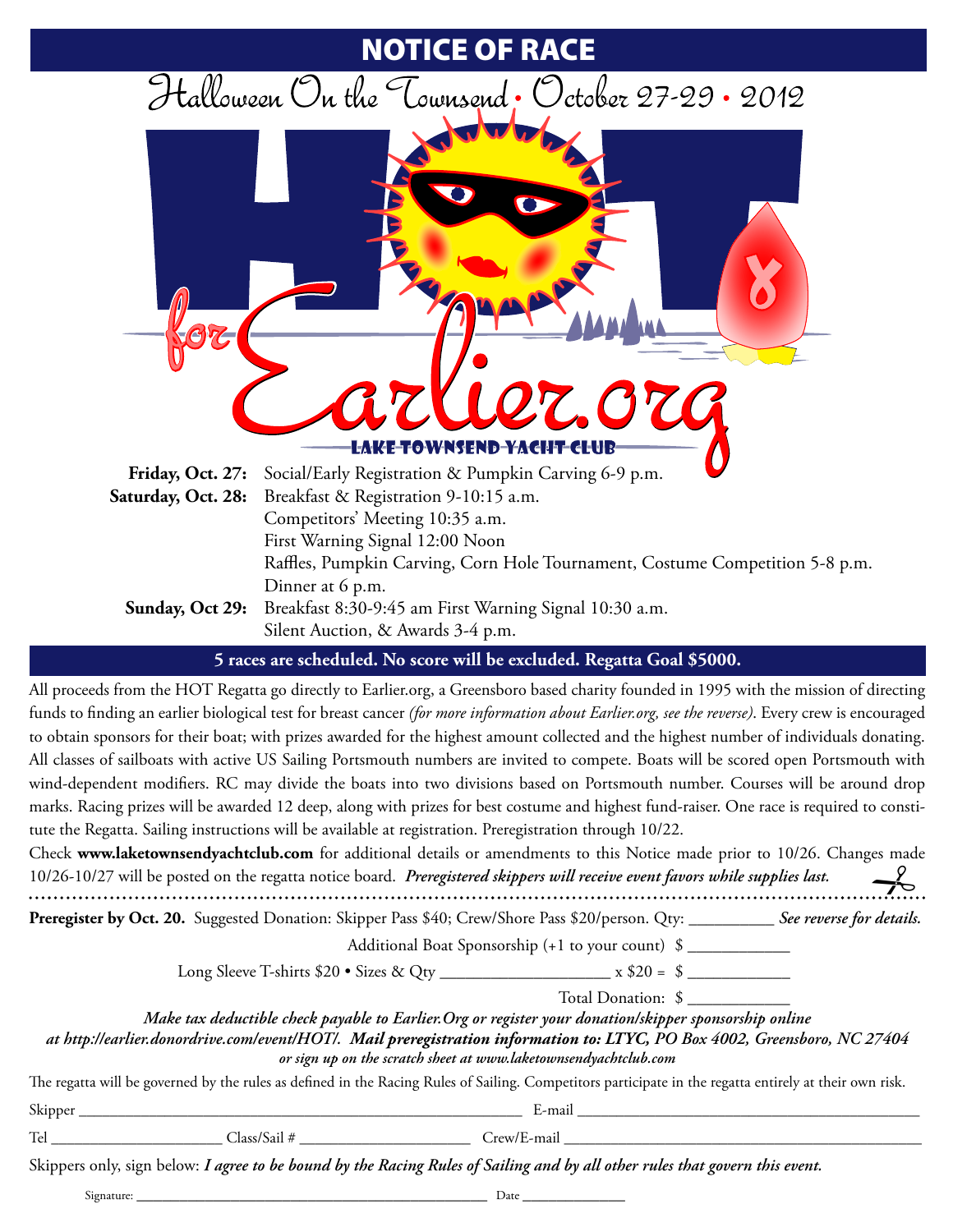### NOTICE OF RACE

# A Single Mission

Since its founding in 1995, Friends for an Earlier Breast Cancer Test® has worked and focused solely on earlier detection of breast cancer as opposed to focusing on a cure for the disease.

Earlier detection may prevent invasive surgery, minimize treatment and dramatically increase survival chances. Many non-profit organizations have multiple offices, staff and multi-level internal organizations.

Friends for an Earlier Breast Cancer Test® has only one office, located in Greensboro, North Carolina, with one full time and two part time staff members. The objective of the organization is to direct as many funds as possible, as quickly as possible, to the research.

When Friends for an Earlier Breast Cancer Test® achieves its clearly defined mission to fund research leading to successful earlier detection, the organization can willingly and thankfully close its doors.

"This is a project, not an ongoing organization. A biomarker will be found and a test to detect breast cancer in its earliest stages will be created. No previous generation has had the opportunity to make an impact of this magnitude on breast cancer."

— *Martha Kaley, Founder*

For more information, contact Jim Schwartz, 336.282.9552, detroito91@aol.com.

#### **Regatta Goal \$5000.**

**Boat Sponsorship:** Sponsor your skipper/crew at http://earlier.donordrive.com/event/HOT/, listing donation details under special

instructions, or mail to LTYC address listed above (+1 to your count).

**Skipper Pass:** Friday social, pre-registration favors\*, pumpkin\*, Saturday breakfast, lite lunch, dinner, position on the starting line, Sunday breakfast

**Crew/Shore Pass:** Friday social, pumpkin vote, Saturday breakfast, lite lunch, dinner, Sunday breakfast & social

**Silent Auction & Raffles:** Open to all.

 $\frac{9}{2}$ 

For more information, contact Jim Schwartz, 336.282.9552, detroito91@aol.com, or go to www.laketownsendyachtclub.com.

 $*$ *while supplies lask \*while supplies last*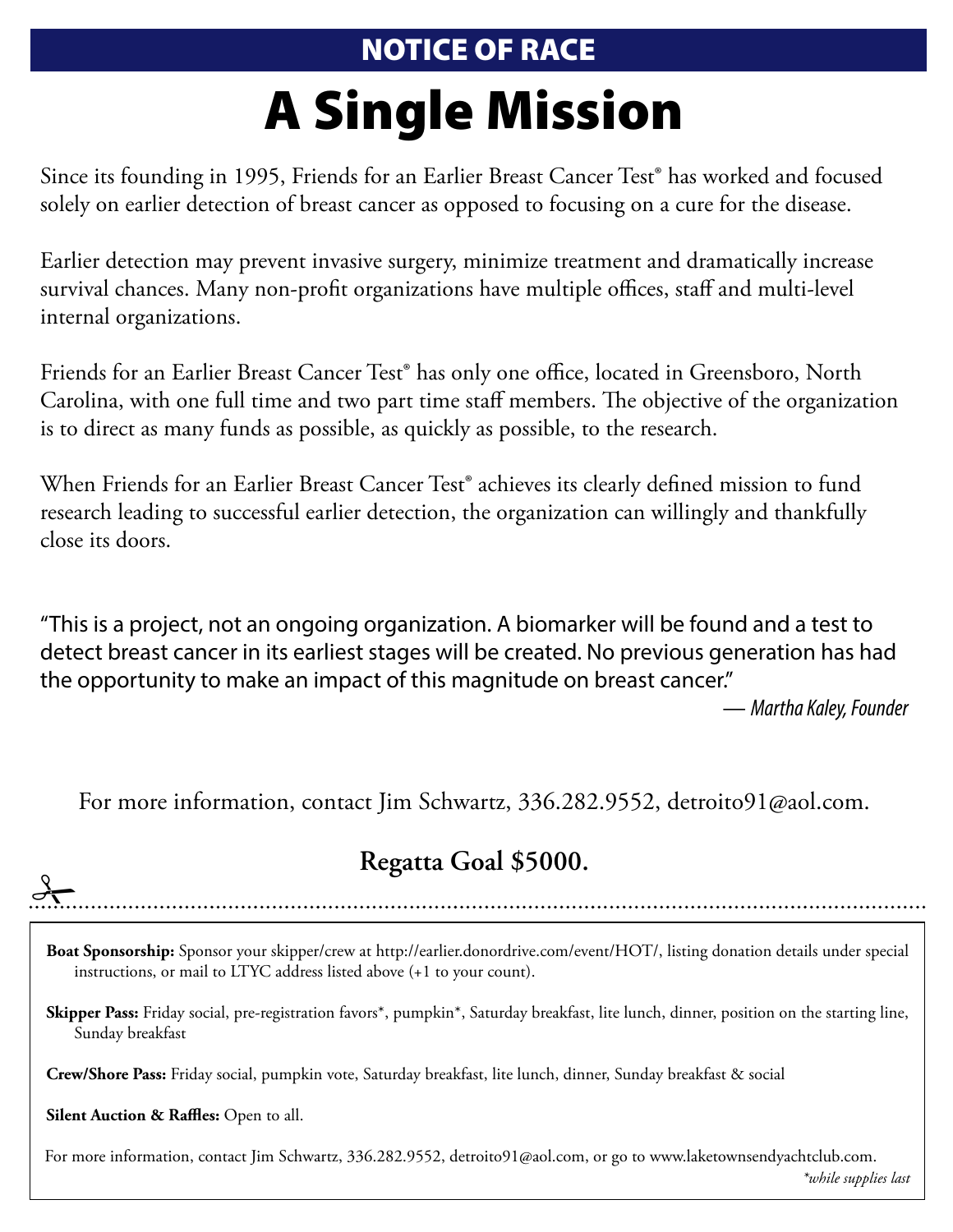### NOTICES

#### Lasers available for racing

 Uwe Heine has a couple of Lasers available, if someone would like to race them during an upcoming LTYC event. Give Uwe a call - with a few days' advance notice - 336 585-0951 heineu@bellsouth.net

#### Instructors Needed • Next Summer

**Junior sailing classes - contact Bill Young Adult classes - contact Susan Cole or sign up online**

**Your support makes our sailing education program successful**

#### VOLUNTEERS NEEDED

Four volunteers are requested to serve on the "3410 Committee" (the committee responsible for the maintenance and repairs of the club Flying Scot #3410 (see page 7).

There will be 4 members, one for each of the following responsibilities:

(A) Standing rigging and deck hardware;

(B) Running rigging;

- (C) Deck, hull, rudder and centerboard;
- (D) trailer.

Rick Connelly will be available for training and or advice as needed. Please email Rick (crickconnelly@ embarqmail.com) if you will serve on the committee and copy to Uwe (heineu@bellsouth.net).

#### Lake Townsend Yacht Club Help Lines

**Commodore: Adam Zahand/Phil Leonard • 336 543-4942 R •** adam\_zahand@yahoo.com **Races: Alan Taylor • (Vice Commodore) 530-263-3009 C •** alan@lakelevel.com **Education: Susan Cole • (Rear Commodore) • 336 668-0527 •** sscole@triad.rr.com **Finance: Hudson Barker • (Treasurer) 336 644-1060 R •** hudsonbarker@att.net **Publicity/History: Steve Morris • (Secretary) 336 601-1428 C •** samorris@triad.rr.com **Equipment: Amanda Reppel • (315) 558-3974 •** areppel81@yahoo.com **Cruising: Nancy Collins-Heine • 336 585-0951 R •** heineu@bellsouth.net **Membership: Joleen Rasmussen • 919-440-2802 •** joleenrasmussen@embarqmail.com **Social: Wanda Williams •** wkawilliams@juno.com **Webmaster: Steve Raper •** Steve.raper@greensboro-nc.gov **Junior Sailing: Bill Young • 336-707-0295 C •** woyoung@triad.rr.com **Mayor's Cup Regatta: Uwe Heine• 336 585-0951 R •** heineu@bellsouth.net **Fleet Captain: Bob Hoffman • 336 831-6271 C •** bobh9447@aol.com **Newsletter/Directory: Michael V. Crouch • 336 275-3475 R •** mcrouch@guilford.edu

#### What's a Scratch Sheet?

 $\overline{a}$ 

A few years back, big regattas started posting scratch sheets on the internet to drum up interest and promote participation. As there is typically no cost to signing up, Scratch Sheets give a good indication of who is thinking about going to an event. It helps the organizers plan and prepare for the event. Last year, LTYC set up a Scratch Sheet in Google documents for its events. It was a good move. If you expect to be at some of our upcoming events, take a few moments to step through the different Scratch Sheets and let us know to expect you. Don' worry about last minute change of plans, Scratch Sheets are only an indication of your intentions. If you need crew, want to crew, would like to help with the social, or have some other creative idea, just list it in the Scratch Sheet. The Scratch Sheet is available from the home page or the LTYC Website.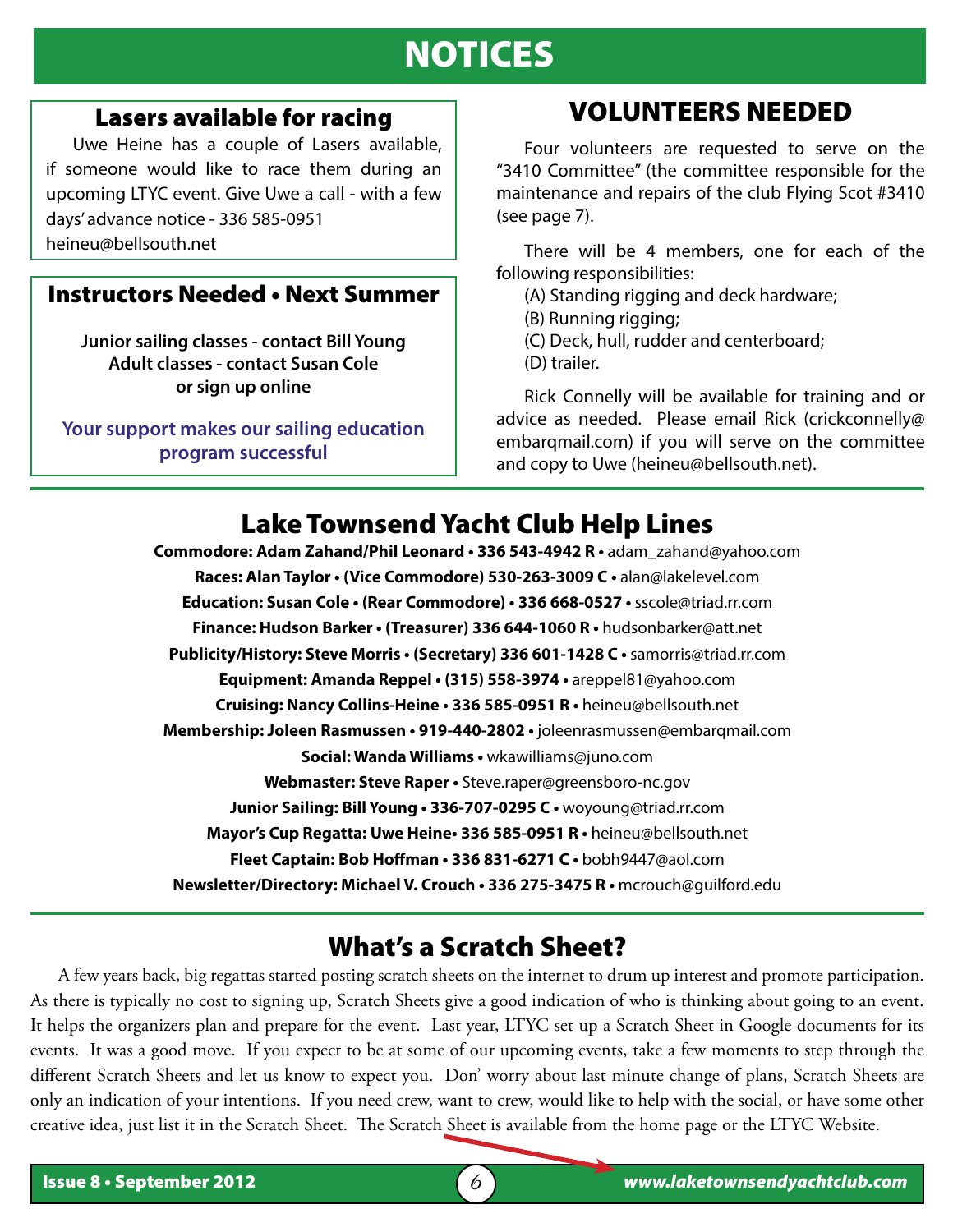Late last year, the club acquired a Flying Scot to be used to expand our sailing education program.

A few months back, the board agreed on the first year usage policy for the FS3410, see below. Please direct any questions or feedback to ltycboard@laketownsendyachtclub.com

## FS3410 Usage Policy

Flying Scot 3410 is owned and maintained by the Lake Townsend Yacht Club. It is intended to be used for Sailing Instruction, Training and Mentoring.

- FS-3410 is to be used by LTYC Lead Instructors while giving lessons
- Assistant Instructors may use the boat for lessons with approval from the board or a Lead Instructor
- Qualifying lessons include:

Private lessons as praescribed by the LTYC Learn To Sail program.

- Follow-up lessons for students of previous LTS classes that have joined LTYC as members Mentoring for all LTYC Members
- On course racing coaching for all LTYC Members polices are also in effect

Additionally, any LTYC Club member who is on the FS-3410 Maintenance Team has Right of Use.

Unless being used during a club event, the sailors need to register with the Office. Launching fee policies are also in effect.

### SAILBOATS FOR SAIL

**Buccaneer 18'** for sale due to relocation. Craig Huey 303-884- 4682 chueygman@yahoo.com Asking price is \$1325 with trailer, paddle, 2 hp Johnson outboard, and manuals, rigging guides.

**Buccaneer 18'** - I am selling my 1980 Chrysler BumbleBee model. It has new North Sails worth \$1700, and Schaefer and Harken fittings. The galvanized Cox trailer is in very good condition. There are also a good set of working sails; the original Bumble black and yellow sails, and a new 60% size main, which is outstanding for single-hand sailing. There is no spinnaker. I am selling for \$3000 OBO. Chris Munson, 703-895-8006 or kayschrism2008@verizon.net.

#### **Reconditioned 1981**

**Isotope** in great shape and ready to race. Includes new trampoline and halyard. Hulls were recently sealed, polished and thoroughly inspected by manufacturer (Custom



Fiberglass, Inc.). Also included are Dacron sails (in good shape) and trailer that needs minor wiring work. This is a great light and medium wind boat design that is low maintenance, easy to learn to use and exciting to sail. \$2,150.00

Contact John Kuzmier 580-5766 or jkuzmier@infolinktele.com.

**1969 Douglas and McCloud** - Hull number 509. This original Highlander classic has just undergone a complete restoration and is in mint condition. Trailer has been completely sanded and painted white with red fenders; new tires and wheels. Aluminum mast with mahogany boom and rudder. Ship set includes 3 main sails, 2 jibs, 1 spinnaker, plus all rigging set up for racing. Boat hull and deck have 2 coats of marine primer and 3 coats of marine paint. The hull is the original color black with red water stripe. The deck is semi-gloss white. All deck



rails and rub rails have been sanded and varnished. The teak seats and interior running teak have been sanded and teak oiled. The inside is the original gray and white splatter paint. Also has sailors tailor-skirted mooring cover. *The Black Pearl* is in a Greensboro garage on trailer ready to go to her new owner for \$4,500. David J. Schlosser, Sr., djschlosser@aol.com or (336) 316-0804.

**LOOKING FOR:** a used (very good condition) Sunfish or detailer - for our 14 year old. Please contact Lora Bradsher 423-4871 or Michael Bradsher 423-3935.

Many back issues of *Cruising World*, *Good Old Boat*, and *Practical Sailor* magazines—free to a good home. Contact Bill Young at woyoung@triad.rr.com.